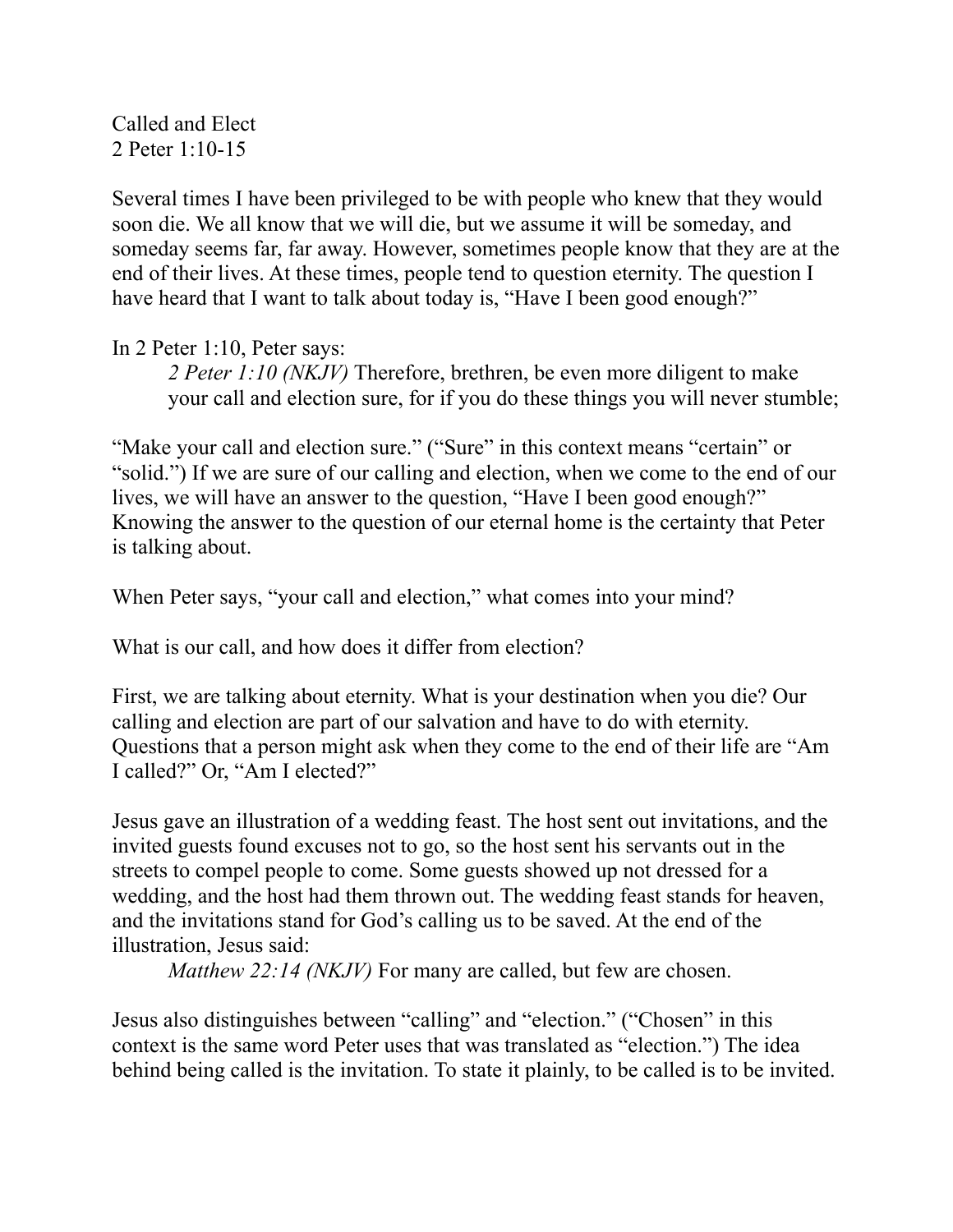The answer to the question, "Am I called?" is "Yes!" Everyone is invited. God invites everyone and His invitation is genuine. Anyone who wants to can come to the Lord for life. God, for His part, wants everyone to come. In 2 Peter 3, Peter tells us that God is not willing that any should perish.

*2 Peter 3:9 (NKJV)* The Lord is not slack concerning His promise, as some count slackness, but is longsuffering toward us, not willing that any should perish but that all should come to repentance.

God does not want anyone to perish. For this reason, God is waiting to bring this world to an end, giving everyone time to repent. He is waiting for people to respond to His call (invitation). To be clear, God is not a trickster. His invitation is real, so free-will also must also be real. The invitation is to all people everywhere. However, now to muddy the water, Jesus said:

*John 6:44 (NKJV)* No one can come to Me unless the Father who sent Me draws him; and I will raise him up at the last day.

Jesus is talking about election. 2 Peter 1:10 says to make our calling and election sure. Election means chosen. Along with the question, "Am I called?" the question "Am I chosen?" must also be answered. We all are part of the "many" that are called, but are we a part of the "few" that are chosen? Jesus told His disciples: *John 15:16 (NKJV)* You did not choose Me, but I chose you and appointed you that you should go and bear fruit, and that your fruit should remain, that whatever you ask the Father in My name He may give you.

Jesus says that we did not choose Him, but He chose us. He also says that He appointed us. An example of this from the Old Testament is the prophet, Jeremiah. God told him:

*Jeremiah 1:5 (NKJV)* Before I formed you in the womb I knew you; Before you were born I sanctified you; I ordained you a prophet to the nations.

God's choice of Jeremiah, the Apostles, and each of us works the same way. God chose Jeremiah, God appointed (ordained) Jeremiah, and God has chosen and appointed you if you know the Lord Jesus.

Calling and election are different sides of the same coin. I have heard those who teach free-will condemn those of us who teach election, and I have heard those who teach election condemn those who teach free-will. The debate will continue because the Bible teaches both. We are responsible for our choice. The problem is that not a single, solitary one of us will choose to seek God. Romans 3 quotes Psalm 14 when it says: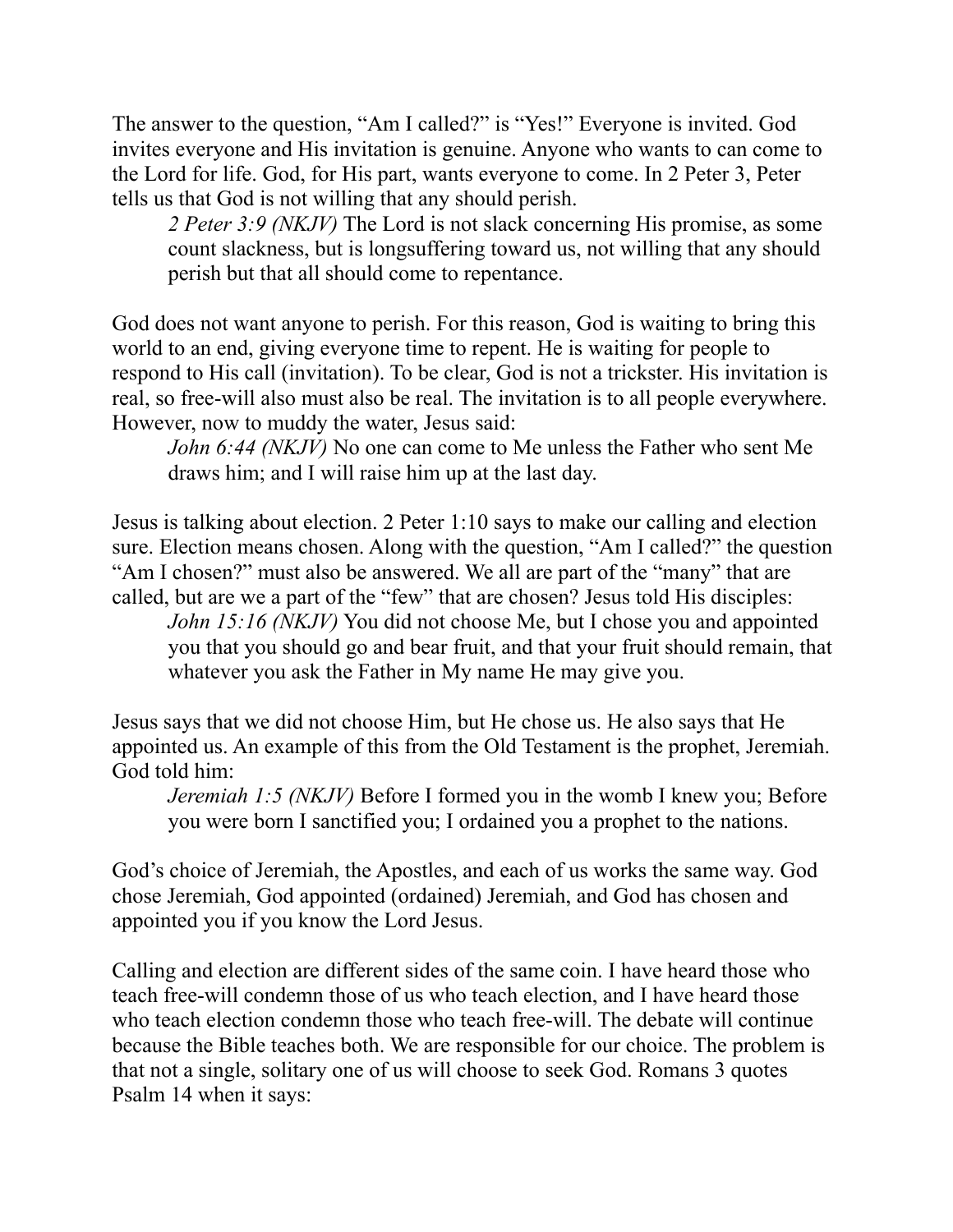*Romans 3:10–11 (NKJV)* <sup>10</sup>As it is written: "There is none righteous, no, not one; 11There is none who understands; There is none who seeks after God."

The truth of the Gospel is that salvation is completely (entirely) accomplished by God. Consider Ephesians 2 with me.

*Ephesians 2:4–5, 8–9 (NKJV)* 4But God, who is rich in mercy, because of His great love with which He loved us, <sup>5</sup>even when we were dead in trespasses, made us alive together with Christ (by grace you have been saved), … 8For by grace you have been saved through faith, and that not of yourselves; it is the gift of God, 9not of works, lest anyone should boast.

If you are proud of your faith, you can give that up because it is not of yourself, it is the gift of God. Salvation is always and completely a gift of God's grace, related to NOTHING that we do.

Because of His great love, God saves us. Here is the rub (irritating fact) not everyone is or will be saved. We tend to ask "Why?" Romans 9 uses Pharaoh as an example. Why didn't God save Pharaoh? This question is answered for us in the Bible. First, God anticipates our human response and says:

*Romans 9:16–19 (NKJV)* 16So then it is not of him who wills, nor of him who runs, but of God who shows mercy. 17For the Scripture says to the Pharaoh, "For this very purpose I have raised you up, that I may show My power in you, and that My name may be declared in all the earth." 18Therefore He has mercy on whom He wills, and whom He wills He hardens. <sup>19</sup>You will say to me then, "Why does He still find fault? For who has resisted His will?"

In answer to the this "Why" question, God says:

*Romans 9:22–24 (NKJV)* 22What if God, wanting to show His wrath and to make His power known, endured with much longsuffering the vessels of wrath prepared for destruction, 23and that He might make known the riches of His glory on the vessels of mercy, which He had prepared beforehand for glory, 24even us whom He called, not of the Jews only, but also of the Gentiles?

For many, this is not a satisfactory answer. The miracle of grace is that any of us are saved, and we focus on the fact that some are not saved. God addresses this issue, and His answer is that we should be a bit more humble.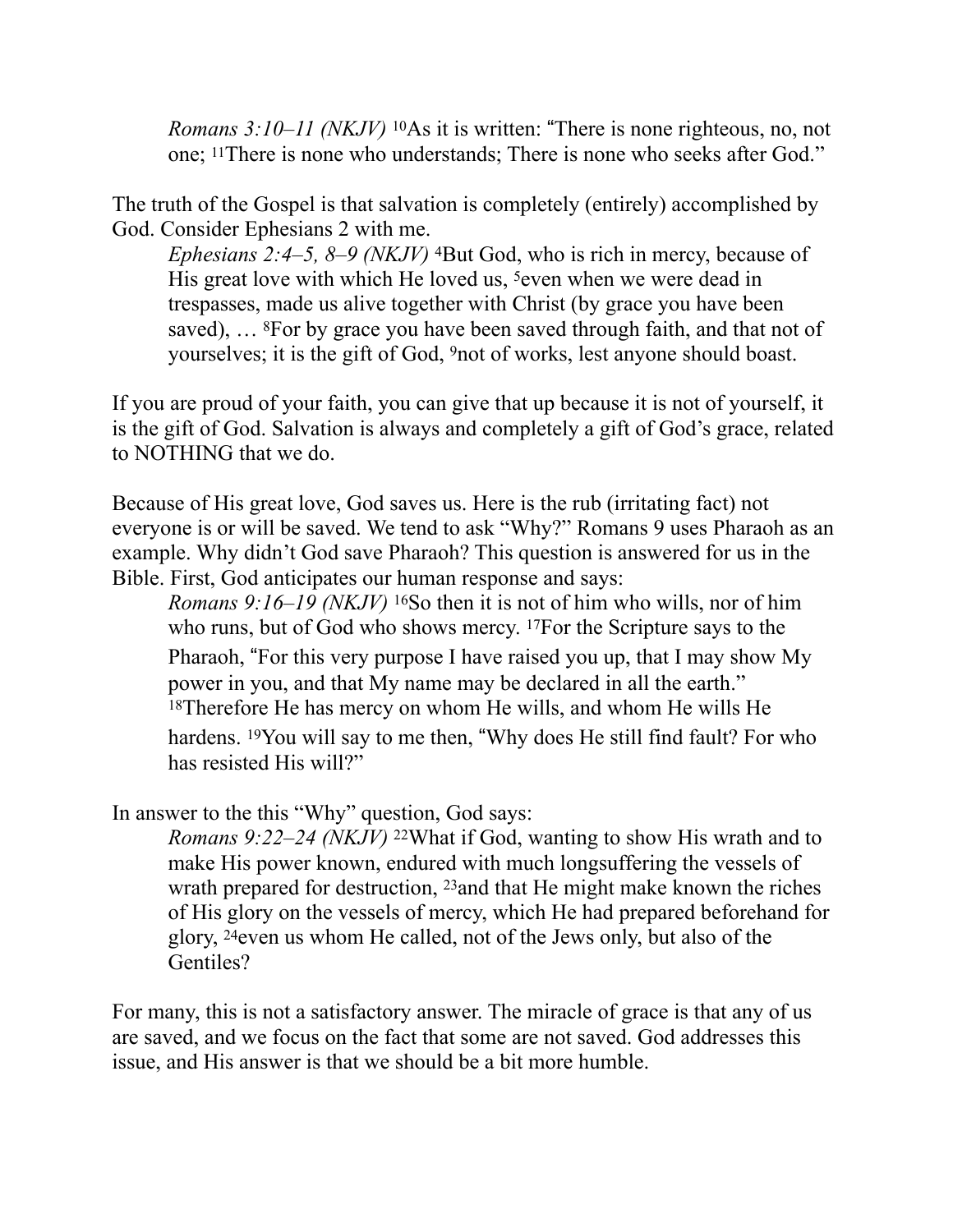*Romans 9:20–21 (NKJV)* 20But indeed, O man, who are you to reply against God? Will the thing formed say to him who formed it, "Why have you made me like this?" 21Does not the potter have power over the clay, from the same lump to make one vessel for honor and another for dishonor?

God is God, and we are not. Some things are beyond us. The fact that many are called but few are chosen is just that - it's a fact. Complaining against God and saying He is unjust or it is not fair does not help. This fact was not a happy one for Pharaoh, but it was happy for Israel. 2 Peter 1:10 assumes the fact and urges us to make sure we are among the chosen.

Here is a hint - if you are still in Egypt, you are not among the chosen.

In 1 Peter 1:4, Peter says that we have escaped the corruption that is in the world through lust (appetites). THEREFORE, if we are still in bondage to our lusts, then we have reason to worry. This is why the Apostle Paul says:

*2 Corinthians 13:5 (NKJV)* Examine yourselves as to whether you are in the faith. Test yourselves. Do you not know yourselves, that Jesus Christ is in you?—unless indeed you are disqualified.

(*Compare Romans 8:16 The Spirit Himself bears witness with our spirit that we are children of God.*)

Examining ourselves to see if we are in the faith is also what Peter refers to when he says to make sure of our call and election. In 2 Peter 1, twice Peter says to be diligent. Both times he urges our utmost concentration and effort. He tells us to add virtues to our faith. He says we are to add goodness, knowledge, self-control, perseverance, godliness, brotherly kindness, and love. We must understand that these things do not save us because salvation is not of works lest any man should boast. However, Peter does say:

*2 Peter 1:10–11 (NKJV)* …if you do these things you will never stumble; 11for so an entrance will be supplied to you abundantly into the everlasting kingdom of our Lord and Savior Jesus Christ.

Many stumble. Many doubt and worry. We know that, in the end, it is not whether or not we have been good enough. The question is whether or not we have trusted Jesus for our salvation. But, how do I know if I have trusted Him? Where I have lacked brotherly kindness, I will have doubts. Where I have lacked love, I will have doubts. If we pursue Jesus with all our heart, soul, and strength, we will be sure. We will be certain. We will not stumble.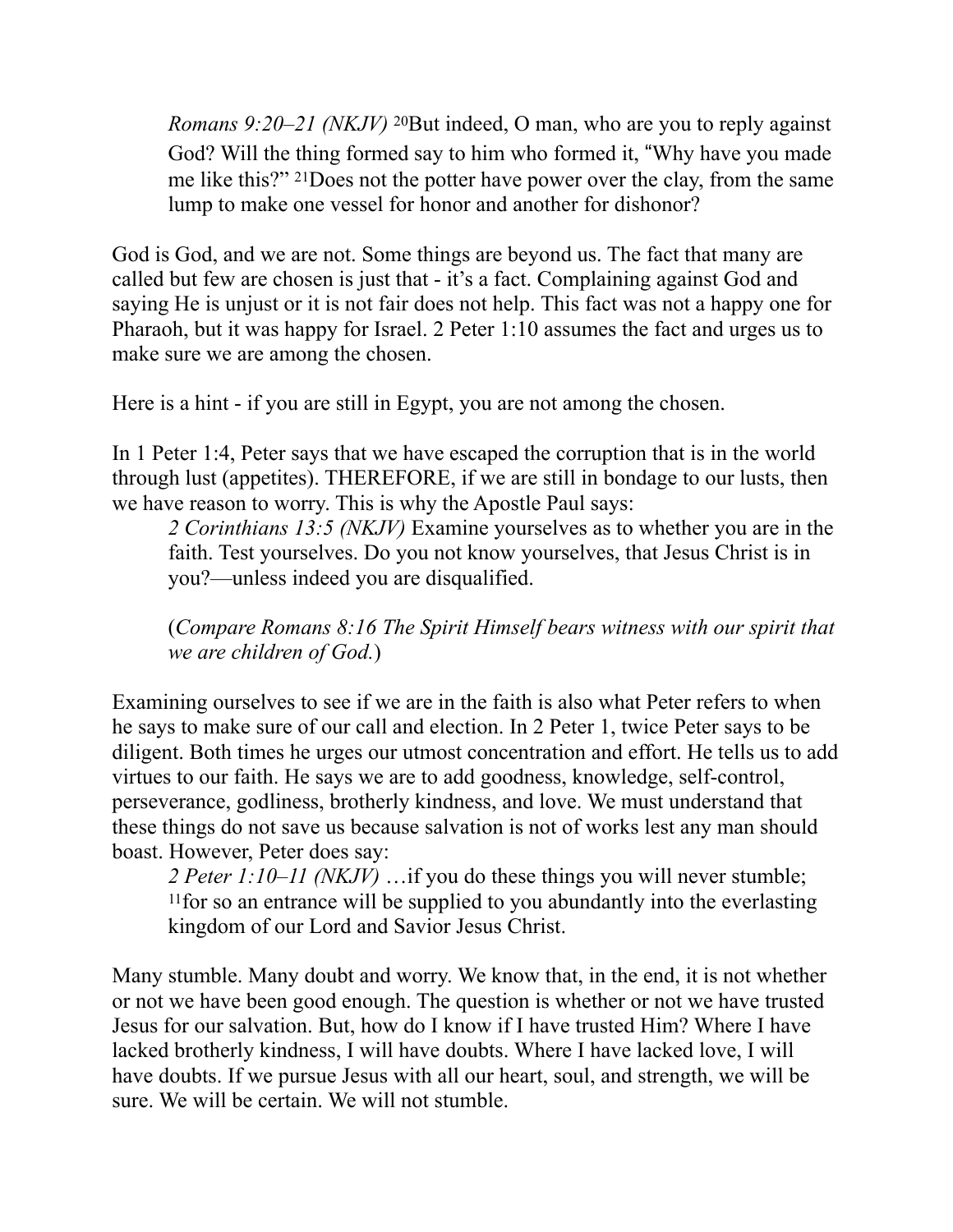In addition, Peter says that in this way, an entrance into God's kingdom will be abundantly supplied. (Let me say again, we are not saved by any works that we have done but by faith in Jesus.) This abundant entrance is hearing God say, "Well done, My good and faithful servant." Jesus taught us that we can store up treasures in heaven. Many will be saved, but it will be a "just barely saved." This is what the Apostle Paul is teaching when he says:

*1 Corinthians 3:11–15 (NKJV)* 11For no other foundation can anyone lay than that which is laid, which is Jesus Christ. 12Now if anyone builds on this foundation with gold, silver, precious stones, wood, hay, straw, 13each one"s work will become clear; for the Day will declare it, because it will be revealed by fire; and the fire will test each one"s work, of what sort it is. 14If anyone"s work which he has built on it endures, he will receive a reward. 15If anyone"s work is burned, he will suffer loss; but he himself will be saved, yet so as through fire.

If you spend your life building bigger barns to store up treasures here on earth, you are going to leave it all behind on that Day; you will suffer loss as this Scripture says. You will be in heaven, but according to this passage, it will not be an abundant entry.

In 2 Peter 1:14, Peter tells us why he is reminding us of these things. He says: *2 Peter 1:14 (NKJV)* knowing that shortly I must put off my tent, just as our Lord Jesus Christ showed me.

Peter was at the end of his life. He was not asking, "Have I been good enough?" He was writing to remind us of the fundamental truths of the gospel. In fact, he says:

*2 Peter 1:15 (NKJV)* Moreover I will be careful to ensure that you always have a reminder of these things after my decease.

The translation "decease" here is unfortunate. The word is "exodus," like the book in the Old Testament. The book of Exodus got its name from the Children of Israel leaving (exiting) Egypt. It was a great deliverance. Most modern translations get this one right when they say "departure." Peter is looking forward with anticipation to his "departure." He is going to be with his Lord and Savior, the one he loves. His concern is not for himself. His concern is to leave a permanent reminder of how to get where he is going. He is sure of his call and election.